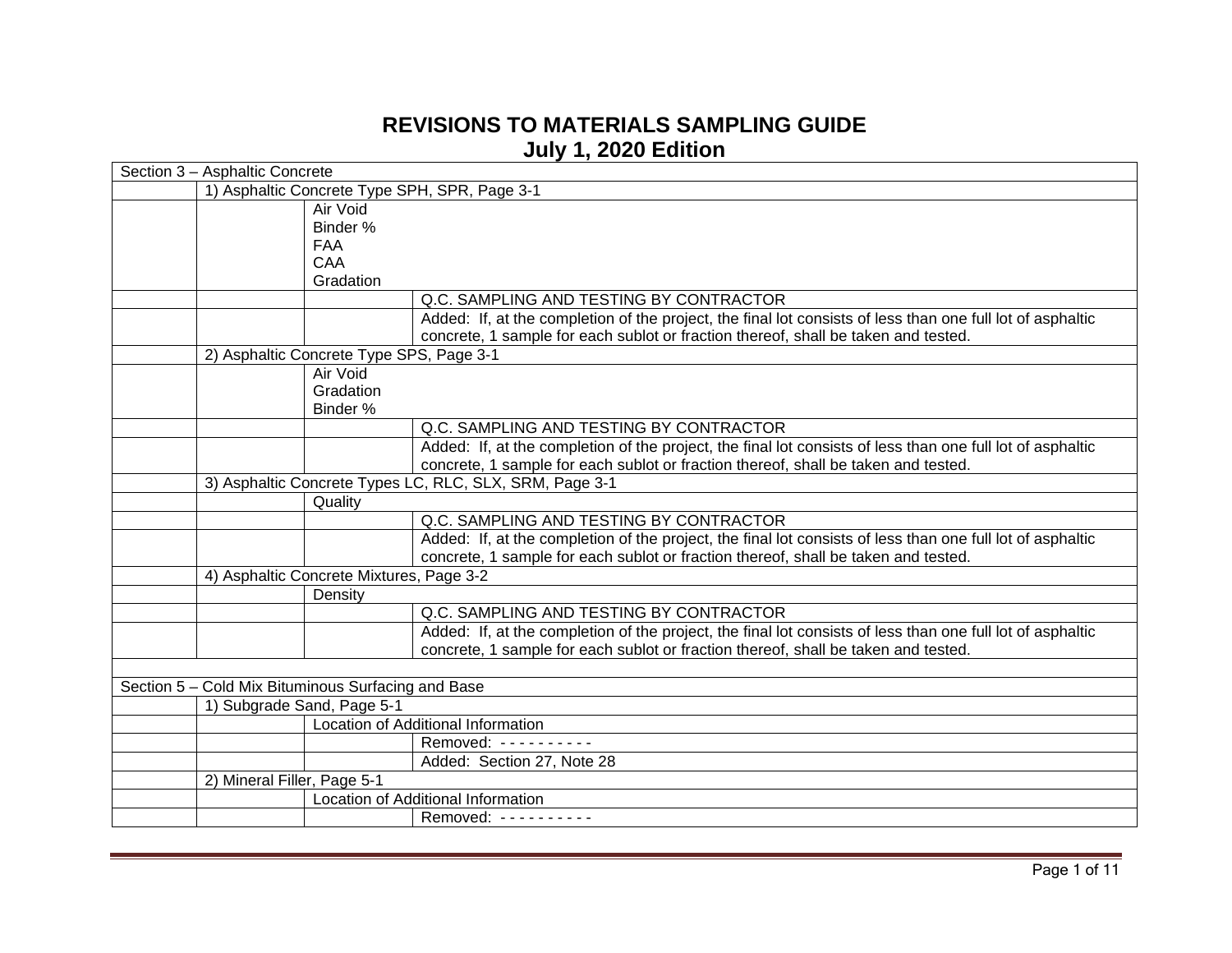| Added: Section 27, Note 28                                                        |  |  |
|-----------------------------------------------------------------------------------|--|--|
| 3) Combined Materials (Sand and Filler), Page 5-2                                 |  |  |
| Location of Additional Information                                                |  |  |
| Removed: ----------                                                               |  |  |
| Added: Section 27, Note 28                                                        |  |  |
| 4) Bituminous Aggregates (Includes Mixed in Place Bituminous Surfacing), Page 5-2 |  |  |
| Location of Additional Information                                                |  |  |
| Added: Section 27, Note 28                                                        |  |  |
|                                                                                   |  |  |
| Section 6 - Gravel and Crushed Rock for Surfacing                                 |  |  |
| 1) Gravel for Surfacing, Page 6-1                                                 |  |  |
| Location of Additional Information                                                |  |  |
| Added: Section 27, Note 28                                                        |  |  |
| 2) Crushed Rock for Surfacing, Page 6-2                                           |  |  |
| Location of Additional Information                                                |  |  |
| Added: Section 27, Note 28                                                        |  |  |
|                                                                                   |  |  |
| Section 7 - Mineral Aggregate for Armor Coat                                      |  |  |
| 1) Mineral Aggregate for Armor Coat (Gravel), Page 7-1                            |  |  |
| Location of Additional Information                                                |  |  |
| Added: Section 27, Note 28                                                        |  |  |
| 2) Chip Seal (Limestone, Dolomite, Granite, Quartzite), Page 7-2                  |  |  |
| Location of Additional Information                                                |  |  |
| Added: Section 27, Note 28                                                        |  |  |
| 3) Light-weight Aggregate, Page 7-3                                               |  |  |
| <b>Location of Additional Information</b>                                         |  |  |
| Added: Section 27, Note 28                                                        |  |  |
|                                                                                   |  |  |
| Section 8 - Crushed Rock and Crushed Rock Screenings for Base Course              |  |  |
| 1) Crushed Rock for Base Course, Page 8-1                                         |  |  |
| Location of Additional Information                                                |  |  |
| Removed: ----------                                                               |  |  |
| Added: Section 27, Note 28                                                        |  |  |
| 2) Crushed Rock Screenings for Base Course, Page 8-1                              |  |  |
| Location of Additional Information                                                |  |  |
| Removed: ----------                                                               |  |  |
| Added: Section 27, Note 28                                                        |  |  |
|                                                                                   |  |  |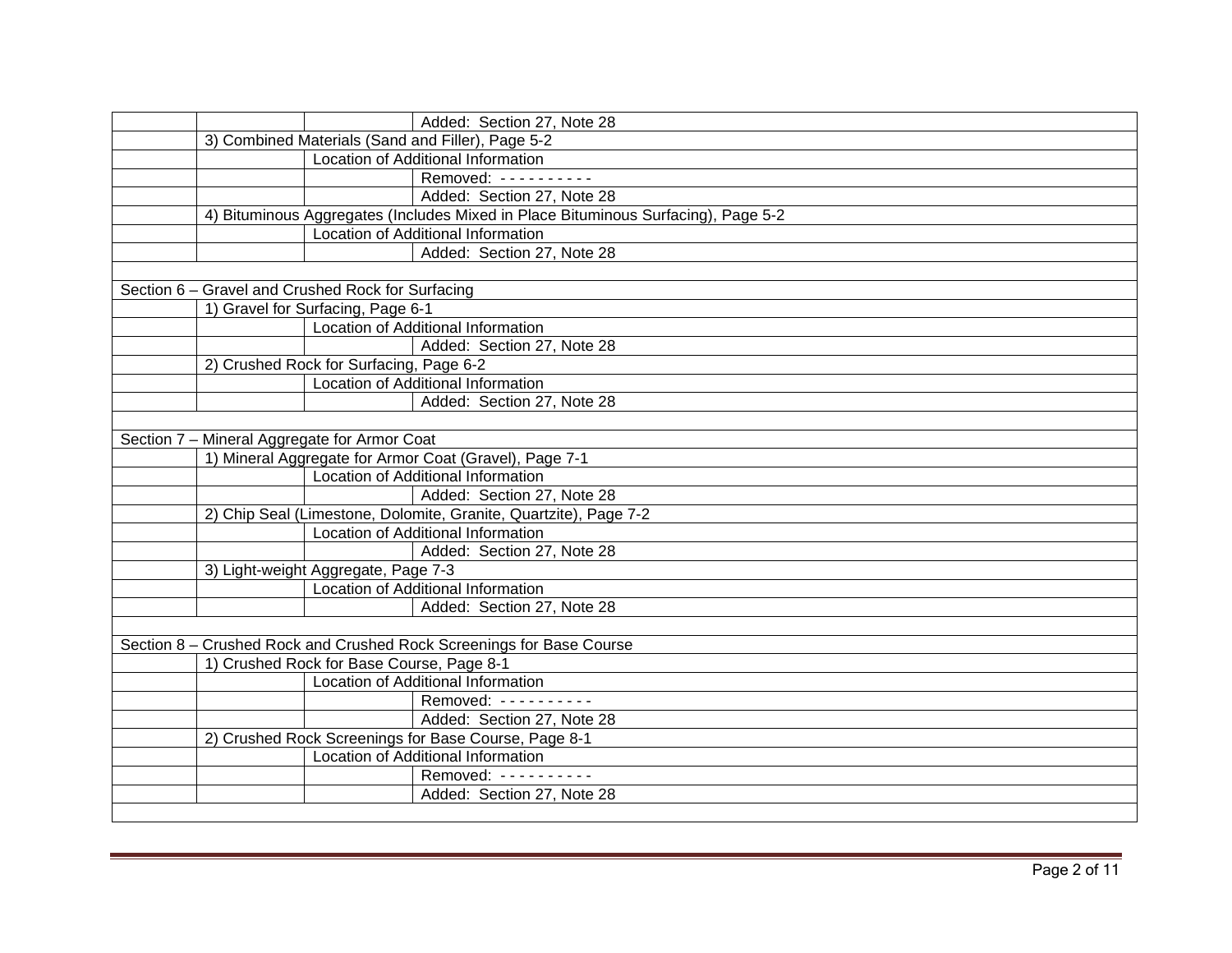| Section: 9 - Grading |                                                                                              |                                                                           |  |
|----------------------|----------------------------------------------------------------------------------------------|---------------------------------------------------------------------------|--|
|                      | 1) Embankment (Cohesive and Granular), Moisture Deflection/ Moisture Density, Page 9-1       |                                                                           |  |
|                      |                                                                                              | Location of Additional Information                                        |  |
|                      |                                                                                              | Removed: ----------                                                       |  |
|                      |                                                                                              | Added: Section 27, Note 28                                                |  |
|                      |                                                                                              | 1) Embankment (Cohesive and Granular), Gradation (If Specified), Page 9-2 |  |
|                      |                                                                                              | Location of Additional Information                                        |  |
|                      |                                                                                              | Removed: ----------                                                       |  |
|                      |                                                                                              | Added: Section 27, Note 28                                                |  |
|                      |                                                                                              |                                                                           |  |
|                      | Section 10 - Compaction - Subgrade (Cohesive Soils)                                          |                                                                           |  |
|                      |                                                                                              | 1) Subgrade Compaction and Subgrade Re-construction, Page 10-1            |  |
|                      |                                                                                              | Location of Additional Information                                        |  |
|                      |                                                                                              | Removed: ----------                                                       |  |
|                      |                                                                                              | Added: Section 27, Note 28                                                |  |
|                      | 2) Fly Ash, Page 10-2                                                                        |                                                                           |  |
|                      |                                                                                              | Location of Additional Information                                        |  |
|                      |                                                                                              | Removed: ----------                                                       |  |
|                      |                                                                                              | Added: Section 27, Note 28                                                |  |
|                      | 4) Hydrated Lime or Pebble Quicklime, Page 10-2                                              |                                                                           |  |
|                      | Location of Additional Information                                                           |                                                                           |  |
|                      |                                                                                              | Removed: ----------                                                       |  |
|                      |                                                                                              | Added: Section 27, Note 28                                                |  |
|                      |                                                                                              |                                                                           |  |
|                      | Section 11 - Compaction Stabilized Portion of Granular Subgrade                              |                                                                           |  |
|                      | 1) Stabilized Portion of Granular Subgrade, Moisture Deflection/ Moisture Density, Page 11-1 |                                                                           |  |
|                      |                                                                                              | Location of Additional Information                                        |  |
|                      |                                                                                              | Removed: ----------                                                       |  |
|                      |                                                                                              | Added: Section 27, Note 28                                                |  |
|                      | 1) Stabilized Portion of Granular Subgrade, Quality & Gradation (If Specified), Page 11-2    |                                                                           |  |
|                      | Location of Additional Information                                                           |                                                                           |  |
|                      |                                                                                              | Removed: ----------                                                       |  |
|                      |                                                                                              | Added: Section 27, Note 28                                                |  |
|                      | 2) Soil Binder, Page 11-3                                                                    |                                                                           |  |
|                      |                                                                                              | Location of Additional Information                                        |  |
|                      |                                                                                              | Removed: ----------                                                       |  |
|                      |                                                                                              | Added: Section 27, Note 28                                                |  |
|                      |                                                                                              |                                                                           |  |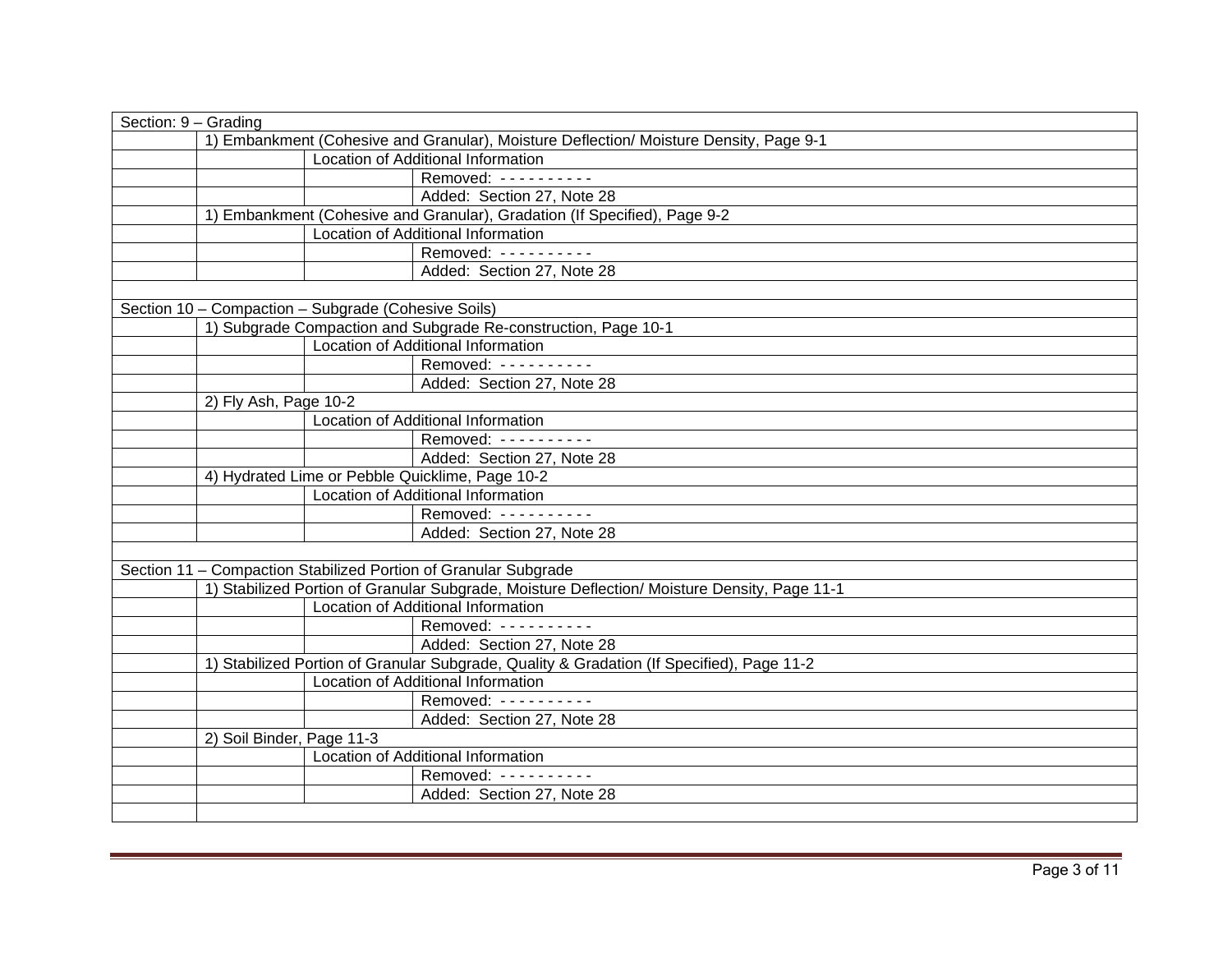| Section 12 - Foundation Course (Crushed Concrete, Aggregate-D, and Bituminous)                                                                                |  |  |  |
|---------------------------------------------------------------------------------------------------------------------------------------------------------------|--|--|--|
| 1) Foundation Course, Page 12-1                                                                                                                               |  |  |  |
| Location of Additional Information                                                                                                                            |  |  |  |
| Removed: ----------                                                                                                                                           |  |  |  |
| Added: Section 27, Note 28                                                                                                                                    |  |  |  |
| 2) Crushed Concrete Foundation Course, Page 12-1                                                                                                              |  |  |  |
| Location of Additional Information                                                                                                                            |  |  |  |
| Removed: ----------                                                                                                                                           |  |  |  |
| Added: Section 27, Note 28                                                                                                                                    |  |  |  |
| 3) Bituminous Foundation Course, Page 12-2                                                                                                                    |  |  |  |
| Location of Additional Information                                                                                                                            |  |  |  |
| Removed: ----------                                                                                                                                           |  |  |  |
| Added: Section 27, Note 28                                                                                                                                    |  |  |  |
| 4) Aggregate Foundation Course - D, Page 12-2                                                                                                                 |  |  |  |
| Location of Additional Information                                                                                                                            |  |  |  |
| Removed: ----------                                                                                                                                           |  |  |  |
| Added: Section 27, Note 28                                                                                                                                    |  |  |  |
|                                                                                                                                                               |  |  |  |
| Section 13 – Granular Base, Granular Fill, Granular Backfill, Sand Blanket and MSE Walls                                                                      |  |  |  |
| 2) Mineral Aggregates (Commercial Production), Page 13-1                                                                                                      |  |  |  |
| Location of Additional Information                                                                                                                            |  |  |  |
| Added: Section 27, Note 28                                                                                                                                    |  |  |  |
| 3) Coarse Sand, Page 13-2                                                                                                                                     |  |  |  |
| Location of Additional Information                                                                                                                            |  |  |  |
| Added: Section 27, Note 28                                                                                                                                    |  |  |  |
| 4) Fine Sand, Page 13-2                                                                                                                                       |  |  |  |
| Location of Additional Information                                                                                                                            |  |  |  |
| Added: Section 27, Note 28                                                                                                                                    |  |  |  |
| 5) Soil Binder, Page 13-3                                                                                                                                     |  |  |  |
| Location of Additional Information                                                                                                                            |  |  |  |
| Removed: ----------                                                                                                                                           |  |  |  |
| Added: Section 27, Note 28                                                                                                                                    |  |  |  |
| 6) Granular Base, Granular Fill, Granular Backfill and Sand Blanket, Moisture Deflection/ Moisture Density, Page13-4                                          |  |  |  |
| Location of Additional Information                                                                                                                            |  |  |  |
|                                                                                                                                                               |  |  |  |
|                                                                                                                                                               |  |  |  |
|                                                                                                                                                               |  |  |  |
| Removed: ----------<br>Added: Section 27, Note 28<br>6) Granular Base, Granular Fill, Granular Backfill and Sand Blanket, Gradation (If Specified), Page 13-5 |  |  |  |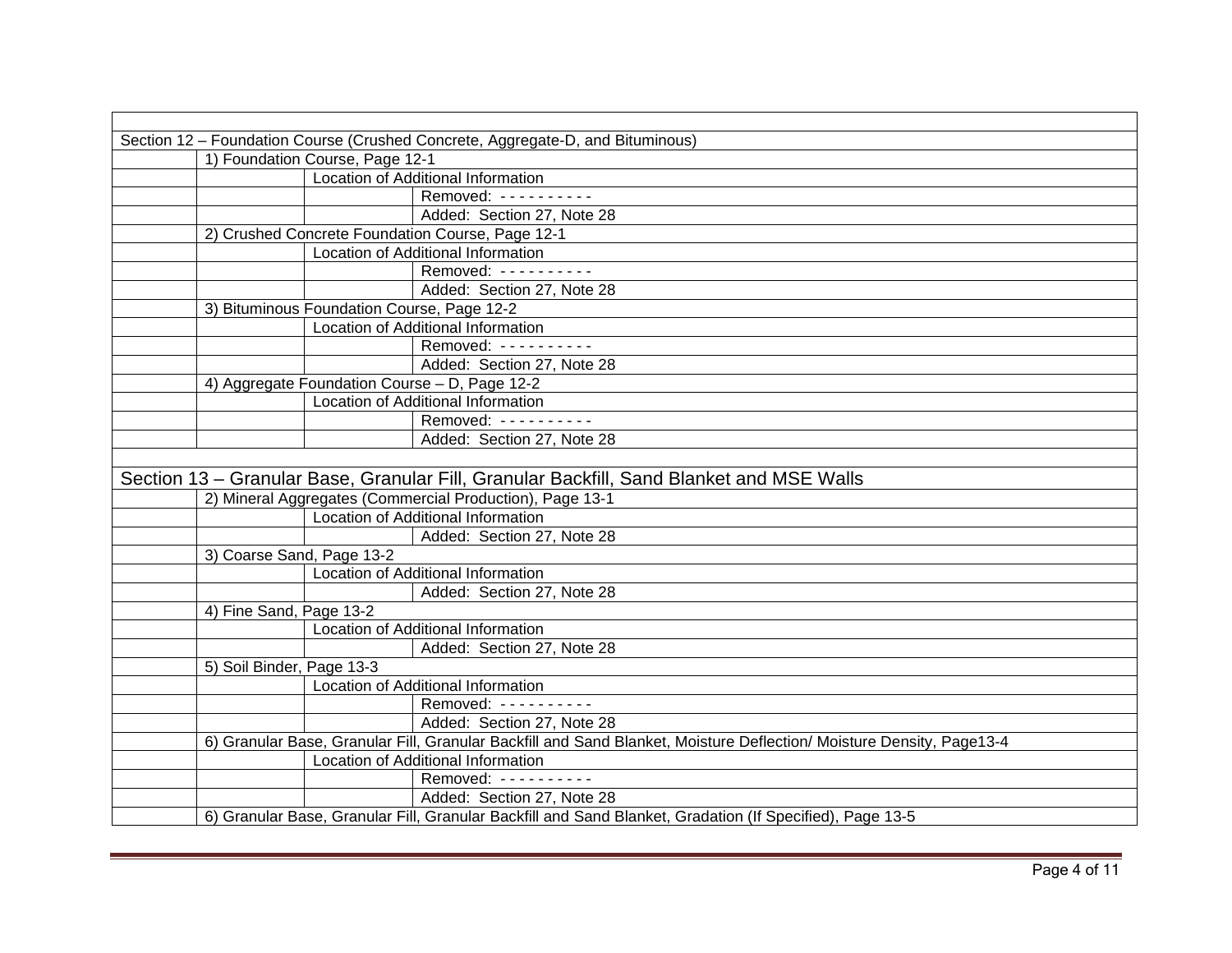| Location of Additional Information                                                                                                    |  |  |
|---------------------------------------------------------------------------------------------------------------------------------------|--|--|
| Added: Section 27, Note 28                                                                                                            |  |  |
| 7) Stabilized Portion of Granular Base, Granular Fill, Granular Backfill and Sand Blanket, Moisture Deflection/Moisture Density, Page |  |  |
| $13 - 6$                                                                                                                              |  |  |
| Location of Additional Information                                                                                                    |  |  |
| Removed: ----------                                                                                                                   |  |  |
| Added: Section 27, Note 28                                                                                                            |  |  |
| 7) Stabilized Portion of Granular Base, Granular Fill, Granular Backfill and Sand Blanket, Gradation (If Specified), Page 13-6        |  |  |
| Location of Additional Information                                                                                                    |  |  |
| Removed: ----------                                                                                                                   |  |  |
| Added: Section 27, Note 28                                                                                                            |  |  |
| 8) Granular Backfill for Structures, Quality & Gradation, Page 13-7                                                                   |  |  |
| Location of Additional Information                                                                                                    |  |  |
| Added: Section 27, Note 28                                                                                                            |  |  |
| 8) Granular Backfill for Structures, Moisture Deflection/ Moisture Density, Page 13-7                                                 |  |  |
| Location of Additional Information                                                                                                    |  |  |
| Removed: ----------                                                                                                                   |  |  |
| Added: Section 27, Note 28                                                                                                            |  |  |
| 9) Granular Subdrains, Page 13-8                                                                                                      |  |  |
| Location of Additional Information                                                                                                    |  |  |
| Added: Section 27, Note 28                                                                                                            |  |  |
| 10) Granular Backfill for Pipe Underdrain, Page 13-8                                                                                  |  |  |
| Location of Additional Information                                                                                                    |  |  |
| Added: Section 27, Note 28                                                                                                            |  |  |
| 11) Select and Random Granular Backfill for MSE Walls, Quality, Gradation, Compaction, & Chemical, Friction Angle, Page 13-9          |  |  |
| Location of Additional Information                                                                                                    |  |  |
| Removed: ----------                                                                                                                   |  |  |
| Added: Section 27, Note 28                                                                                                            |  |  |
| 11) Select and Random Granular Backfill for MSE Walls, Moisture Deflection/ Moisture Density, Page 13-9                               |  |  |
| Location of Additional Information                                                                                                    |  |  |
| Removed: ----------                                                                                                                   |  |  |
| Added: Section 27, Note 28                                                                                                            |  |  |
|                                                                                                                                       |  |  |
| Section 15 - Portland Cement Concrete For Pavement, Base Course, Base Course Widening, Pavement Patching, etc.                        |  |  |
| 7a) Plastic Concrete (Non-QA/QC), Page 15-2                                                                                           |  |  |
| Location of Additional Information                                                                                                    |  |  |
| Added: Section 27, Note 28                                                                                                            |  |  |
| 7b) Plastic Concrete (QA/QC), Page 15-2                                                                                               |  |  |
| Location of Additional Information                                                                                                    |  |  |
|                                                                                                                                       |  |  |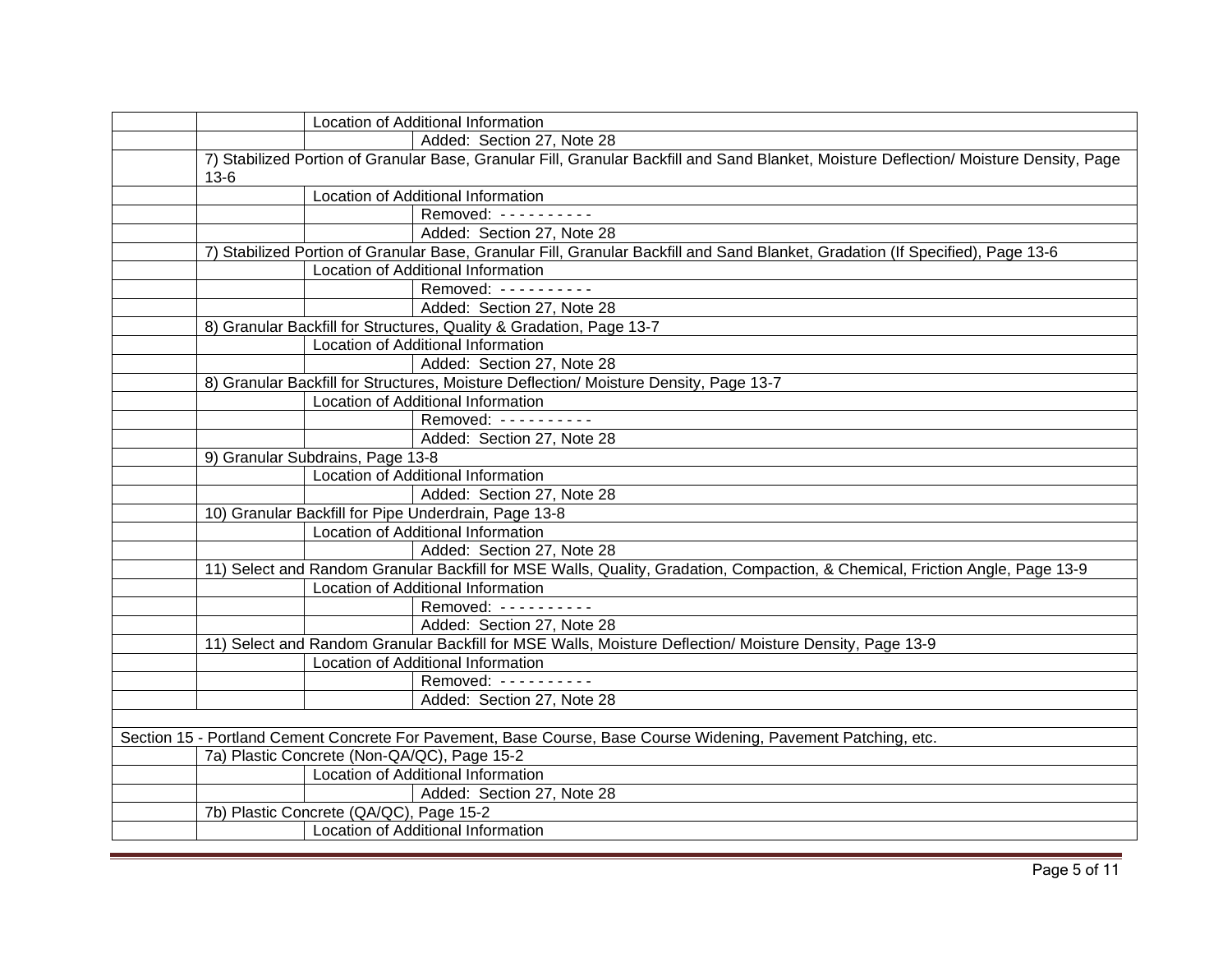|                                                                              |                                   | Added: Section 27, Note 28                                                                     |
|------------------------------------------------------------------------------|-----------------------------------|------------------------------------------------------------------------------------------------|
|                                                                              | 12) Reinforcement Bars, Page 15-4 |                                                                                                |
|                                                                              | Item or Group                     |                                                                                                |
|                                                                              |                                   | Removed: Including Dowel Bars                                                                  |
| 12) Reinforcement Bars, A) Dowel Bars, Page 15-4                             |                                   |                                                                                                |
|                                                                              | Item or Group                     |                                                                                                |
|                                                                              |                                   | Added: Dowel Bars                                                                              |
|                                                                              | Sample Required                   |                                                                                                |
|                                                                              |                                   | Added: ----------                                                                              |
|                                                                              | <b>Approved Products List</b>     |                                                                                                |
|                                                                              |                                   | Added: No                                                                                      |
|                                                                              |                                   | Nebraska Qualified Material Vendors List                                                       |
|                                                                              |                                   | Added: No                                                                                      |
|                                                                              |                                   | <b>Manufacturer Certified Tests Required</b>                                                   |
|                                                                              |                                   | Added: Yes                                                                                     |
|                                                                              |                                   | Manufacturer Certification of Compliance Required                                              |
|                                                                              |                                   | Added: No                                                                                      |
|                                                                              |                                   | Location of Additional Information                                                             |
|                                                                              |                                   | Added: ----------                                                                              |
| 14) Deformed Metal Joint Material), Page 15-4                                |                                   |                                                                                                |
|                                                                              |                                   | Manufacturer Certification of Compliance Required                                              |
|                                                                              |                                   | Removed: No                                                                                    |
|                                                                              |                                   | Added: Yes                                                                                     |
|                                                                              |                                   |                                                                                                |
|                                                                              |                                   | Section 16 - Portland Cement Concrete for Structures, Culverts, and Miscellaneous Construction |
|                                                                              | 8) Plastic Concrete, Page 16-2    |                                                                                                |
|                                                                              |                                   | Location of Additional Information                                                             |
|                                                                              |                                   | Added: Section 27, Note 28                                                                     |
| 9) Lightweight Concrete, Page 16-3<br>Location of Additional Information     |                                   |                                                                                                |
|                                                                              |                                   |                                                                                                |
|                                                                              |                                   | Added: Section 27, Note 28                                                                     |
| 10) Concrete Test Cylinders, Page 16-4<br>Location of Additional Information |                                   |                                                                                                |
|                                                                              |                                   | Added: Section 27, Note 28                                                                     |
|                                                                              |                                   |                                                                                                |
| 14) Reinforcement Bars, Page 16-5<br>Item or Group                           |                                   |                                                                                                |
|                                                                              |                                   | Removed: Including Dowel Bars                                                                  |
|                                                                              |                                   |                                                                                                |
| 24) Bond Breakers for Dowel Bars, Page 16-6                                  |                                   |                                                                                                |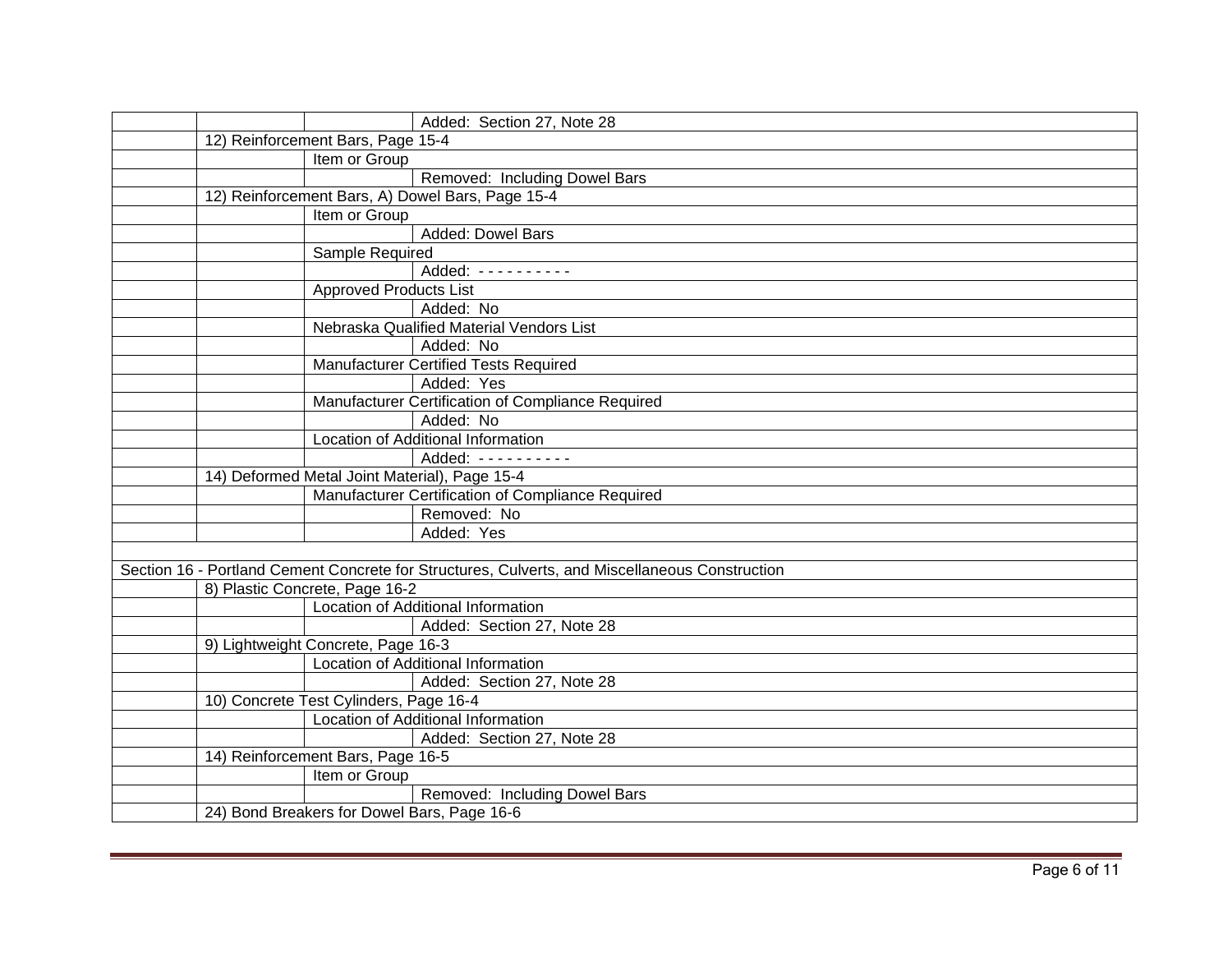|                                                                       | Item or Group                                                                                 |  |  |
|-----------------------------------------------------------------------|-----------------------------------------------------------------------------------------------|--|--|
|                                                                       | Removed: Bond Breakers for Dowel Bars                                                         |  |  |
|                                                                       | Sample Required                                                                               |  |  |
|                                                                       | Removed: Bond Breakers for Dowel Bars                                                         |  |  |
|                                                                       | <b>Approved Products List</b>                                                                 |  |  |
|                                                                       | Removed: Bond Breakers for Dowel Bars                                                         |  |  |
|                                                                       | Nebraska Qualified Material Vendors List                                                      |  |  |
|                                                                       | Removed: Bond Breakers for Dowel Bars                                                         |  |  |
|                                                                       | <b>Manufacturer Certified Tests Required</b>                                                  |  |  |
|                                                                       | Removed: Bond Breakers for Dowel Bars                                                         |  |  |
|                                                                       | Manufacturer Certification of Compliance Required                                             |  |  |
|                                                                       | Removed: Bond Breakers for Dowel Bars                                                         |  |  |
|                                                                       | Location of Additional Information                                                            |  |  |
|                                                                       | Removed: Bond Breakers for Dowel Bars                                                         |  |  |
|                                                                       |                                                                                               |  |  |
|                                                                       | Section 19 - Culvert Pipe, Drain Tile, Sewer Pipe, Slope Drains and Related Materials         |  |  |
| 1) Culvert, C) Plastic (All Shapes) (15 inches and larger), Page 19-1 |                                                                                               |  |  |
|                                                                       | Sample Required                                                                               |  |  |
|                                                                       | Removed: Yes, One 10-foot section from each lot                                               |  |  |
|                                                                       | Added: ----------                                                                             |  |  |
|                                                                       | Nebraska Qualified Material Vendors List                                                      |  |  |
|                                                                       | Removed: No                                                                                   |  |  |
|                                                                       | Added: Yes                                                                                    |  |  |
|                                                                       | <b>Manufacturer Certified Tests Required</b>                                                  |  |  |
|                                                                       | Removed: Yes                                                                                  |  |  |
|                                                                       | Added: No                                                                                     |  |  |
|                                                                       | Location of Additional Information                                                            |  |  |
|                                                                       | Added: **                                                                                     |  |  |
| Footer                                                                |                                                                                               |  |  |
|                                                                       | Added: **See Section 29, Policy 10, Policy Concerning Plastic Pipe Certification and Approval |  |  |
|                                                                       | 3) Sewer Pipe, C) Plastic (15 inches and larger), Page 19-2                                   |  |  |
|                                                                       | Sample Required                                                                               |  |  |
|                                                                       | Removed: Yes, One 10-foot section from each lot                                               |  |  |
|                                                                       | Added: ----------                                                                             |  |  |
|                                                                       | Nebraska Qualified Material Vendors List                                                      |  |  |
|                                                                       | Removed: No                                                                                   |  |  |
|                                                                       | Added: Yes                                                                                    |  |  |
|                                                                       | <b>Manufacturer Certified Tests Required</b>                                                  |  |  |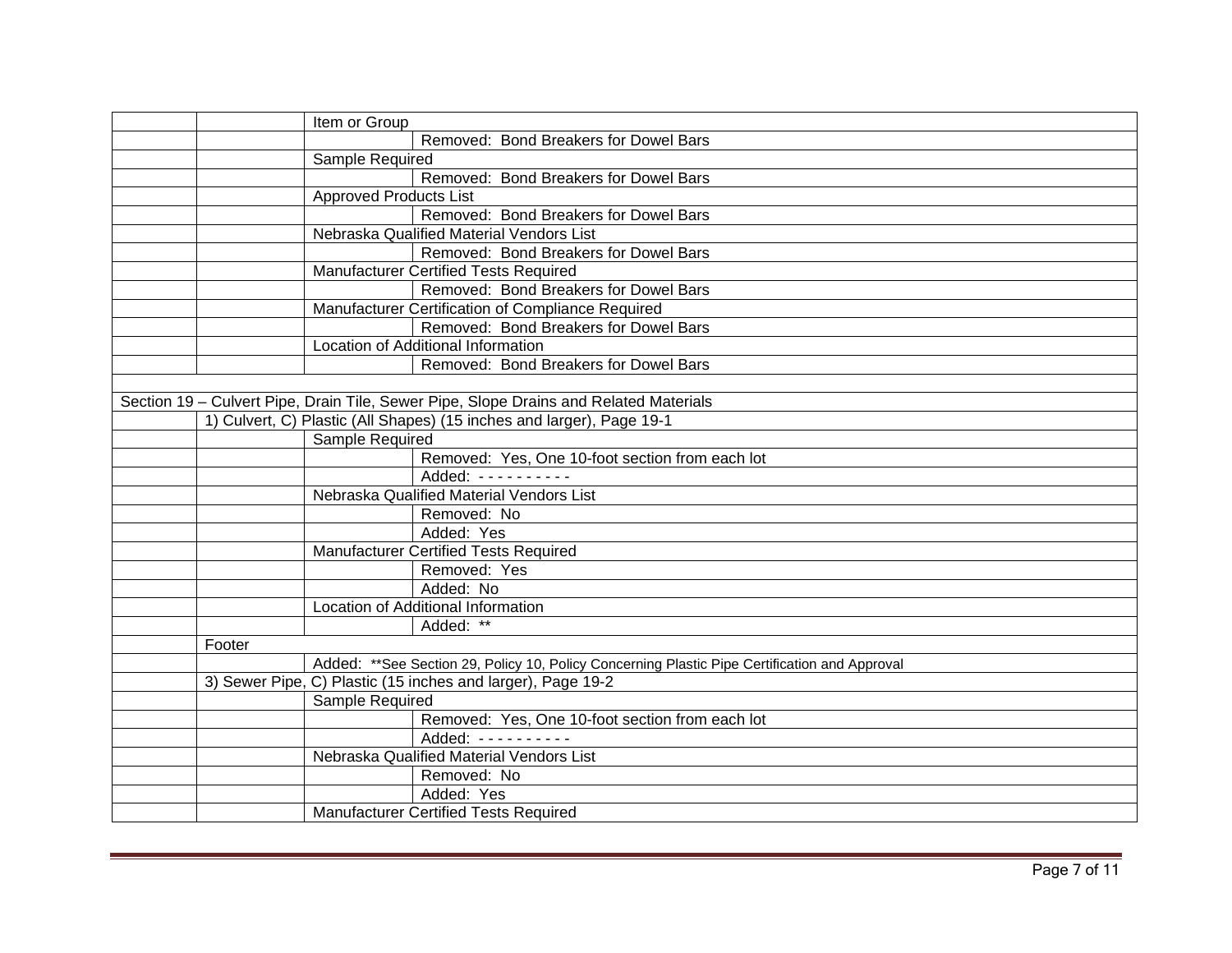|                                                                     |                                            | Removed: Yes                                                                                  |
|---------------------------------------------------------------------|--------------------------------------------|-----------------------------------------------------------------------------------------------|
|                                                                     |                                            | Added: No                                                                                     |
|                                                                     |                                            | Location of Additional Information                                                            |
|                                                                     |                                            | Removed: ----------                                                                           |
|                                                                     |                                            | Added: **                                                                                     |
|                                                                     | Footer                                     |                                                                                               |
|                                                                     |                                            | Added: **See Section 29, Policy 10, Policy Concerning Plastic Pipe Certification and Approval |
|                                                                     |                                            |                                                                                               |
|                                                                     | Section 20 - Bridge Materials              |                                                                                               |
|                                                                     | 8) Galvanized Sheet Metal, Page 20-1       |                                                                                               |
|                                                                     |                                            | Manufacturer Certification of Compliance Required                                             |
|                                                                     |                                            | Removed: No                                                                                   |
|                                                                     |                                            | Added: Yes                                                                                    |
|                                                                     | 9) Galvanized Steel Wire Strand, Page 20-1 |                                                                                               |
|                                                                     |                                            | Manufacturer Certification of Compliance Required                                             |
|                                                                     |                                            | Removed: No                                                                                   |
|                                                                     |                                            | Added: Yes                                                                                    |
| 11) Bolts, Nuts, and Washers, A) Anchor, a) High Tensile, Page 20-1 |                                            |                                                                                               |
|                                                                     |                                            | Manufacturer Certification of Compliance Required                                             |
|                                                                     |                                            | Removed: No                                                                                   |
|                                                                     |                                            | Added: Yes                                                                                    |
|                                                                     | 22) Reinforcement Bars, A) Bars, Page 20-4 |                                                                                               |
|                                                                     | Item or Group                              |                                                                                               |
|                                                                     |                                            | Removed: Including Dowel Bars                                                                 |
|                                                                     | 22) Reinforcement Bars, D) Bars, Page 20-4 |                                                                                               |
|                                                                     | Item or Group                              |                                                                                               |
|                                                                     |                                            | Added: Dowel Bars                                                                             |
|                                                                     | Sample Required                            |                                                                                               |
|                                                                     |                                            | Added: ----------                                                                             |
|                                                                     | <b>Approved Products List</b>              |                                                                                               |
|                                                                     |                                            | Added: No                                                                                     |
|                                                                     |                                            | Nebraska Qualified Material Vendors List                                                      |
|                                                                     |                                            | Added: No                                                                                     |
|                                                                     |                                            | Manufacturer Certified Tests Required                                                         |
|                                                                     |                                            | Added: Yes                                                                                    |
|                                                                     |                                            | Manufacturer Certification of Compliance Required                                             |
|                                                                     |                                            | Added: No                                                                                     |
|                                                                     |                                            | Location of Additional Information                                                            |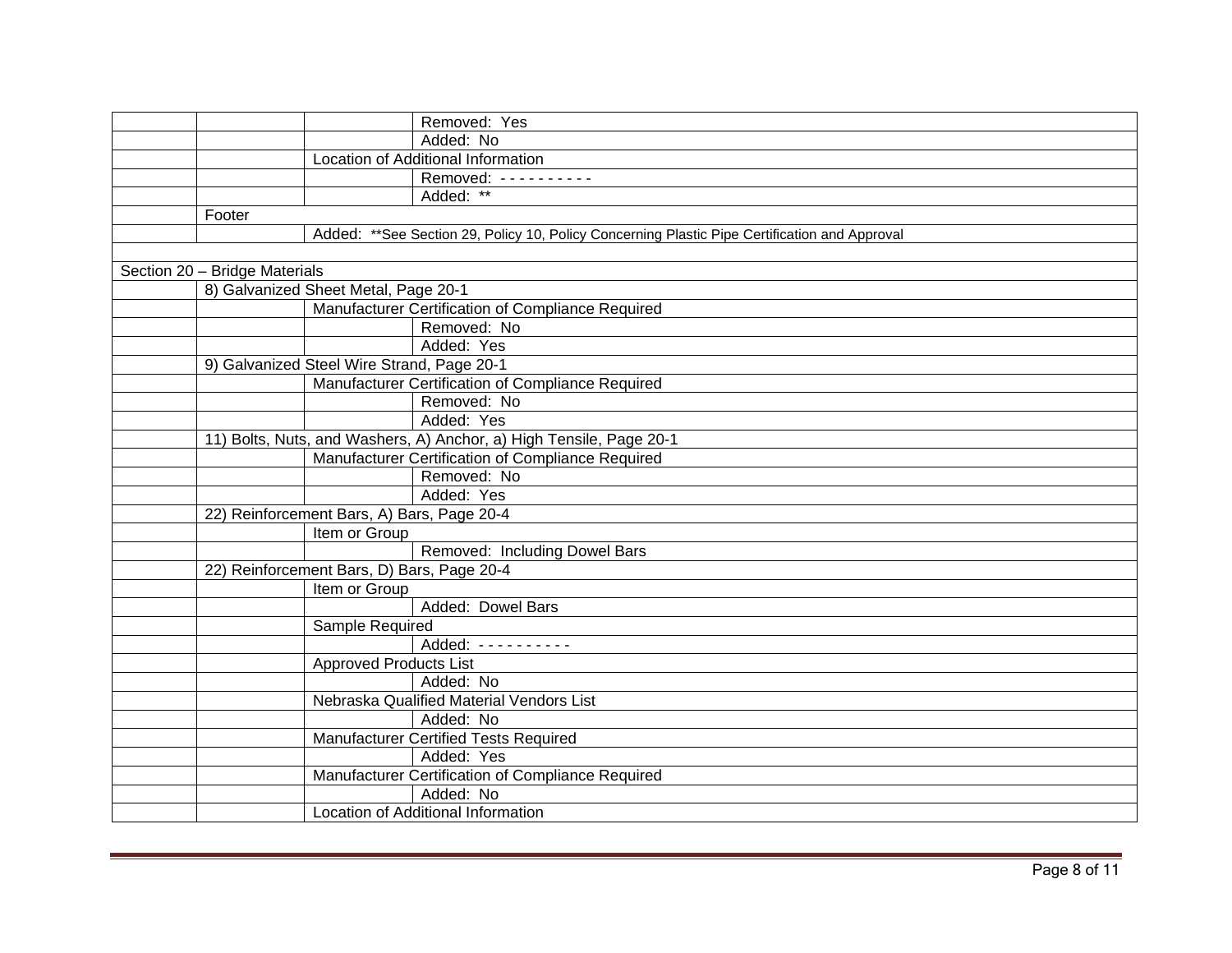|                                            |                                                                                             |                                            | Added: ----------                                                                                                      |
|--------------------------------------------|---------------------------------------------------------------------------------------------|--------------------------------------------|------------------------------------------------------------------------------------------------------------------------|
|                                            | 24) Precast and Prestressed Concrete Units, Page 20-4                                       |                                            |                                                                                                                        |
|                                            |                                                                                             |                                            | Manufacturer Certification of Compliance Required                                                                      |
|                                            |                                                                                             |                                            | Removed: No                                                                                                            |
|                                            |                                                                                             |                                            | Added: Yes                                                                                                             |
|                                            |                                                                                             |                                            | 28) Structural Fasteners for Concrete Girder Bridges, A) High Tensile (Regular and Weather Resisting Types), Page 20-5 |
|                                            |                                                                                             | Manufacturer Certified Tests Required      |                                                                                                                        |
|                                            |                                                                                             |                                            | Removed: No                                                                                                            |
|                                            |                                                                                             |                                            | Added: Yes                                                                                                             |
|                                            |                                                                                             |                                            | Manufacturer Certification of Compliance Required                                                                      |
|                                            |                                                                                             |                                            | Removed: Yes                                                                                                           |
|                                            |                                                                                             |                                            | Added: No                                                                                                              |
|                                            |                                                                                             |                                            |                                                                                                                        |
| Section 21 - Lighting and Signal Materials |                                                                                             |                                            |                                                                                                                        |
|                                            |                                                                                             | 2) Electrical Items, C) Conduit, Page 21-1 |                                                                                                                        |
|                                            |                                                                                             |                                            | Manufacturer Certification of Compliance Required                                                                      |
|                                            |                                                                                             |                                            | Removed: No                                                                                                            |
|                                            |                                                                                             |                                            | Added: Yes                                                                                                             |
|                                            | 2) Electrical Items, H) Span Wire, Tie Wire and Guy Wire, Page 21-2                         |                                            |                                                                                                                        |
|                                            |                                                                                             |                                            | Manufacturer Certification of Compliance Required                                                                      |
|                                            |                                                                                             |                                            | Removed: No                                                                                                            |
|                                            |                                                                                             |                                            | Added: Yes                                                                                                             |
|                                            |                                                                                             |                                            | 2) Electrical Items, I) Electrical Equipment, Traffic Signals and Controllers, Page 21-3                               |
|                                            |                                                                                             |                                            | Manufacturer Certification of Compliance Required                                                                      |
|                                            |                                                                                             |                                            | Removed: No                                                                                                            |
|                                            |                                                                                             |                                            | Added: Yes                                                                                                             |
|                                            | 2) Electrical Items, I) Electrical Equipment, b) Traffic Signals and Controllers, Page 21-3 |                                            |                                                                                                                        |
|                                            | Manufacturer Certification of Compliance Required                                           |                                            |                                                                                                                        |
|                                            |                                                                                             |                                            | Removed: No                                                                                                            |
|                                            |                                                                                             |                                            | Added: Yes                                                                                                             |
|                                            |                                                                                             |                                            | 2) Electrical Items, I) Electrical Equipment, c) Transformers, Page 21-3                                               |
|                                            | Manufacturer Certification of Compliance Required                                           |                                            |                                                                                                                        |
|                                            |                                                                                             |                                            | Removed: No                                                                                                            |
|                                            |                                                                                             |                                            | Added: Yes                                                                                                             |
|                                            | 2) Electrical Items, I) Electrical Equipment, d) Vehicle Detectors, Page 21-3               |                                            |                                                                                                                        |
|                                            |                                                                                             |                                            | Manufacturer Certification of Compliance Required                                                                      |
|                                            |                                                                                             |                                            | Removed: No                                                                                                            |
|                                            |                                                                                             |                                            | Added: Yes                                                                                                             |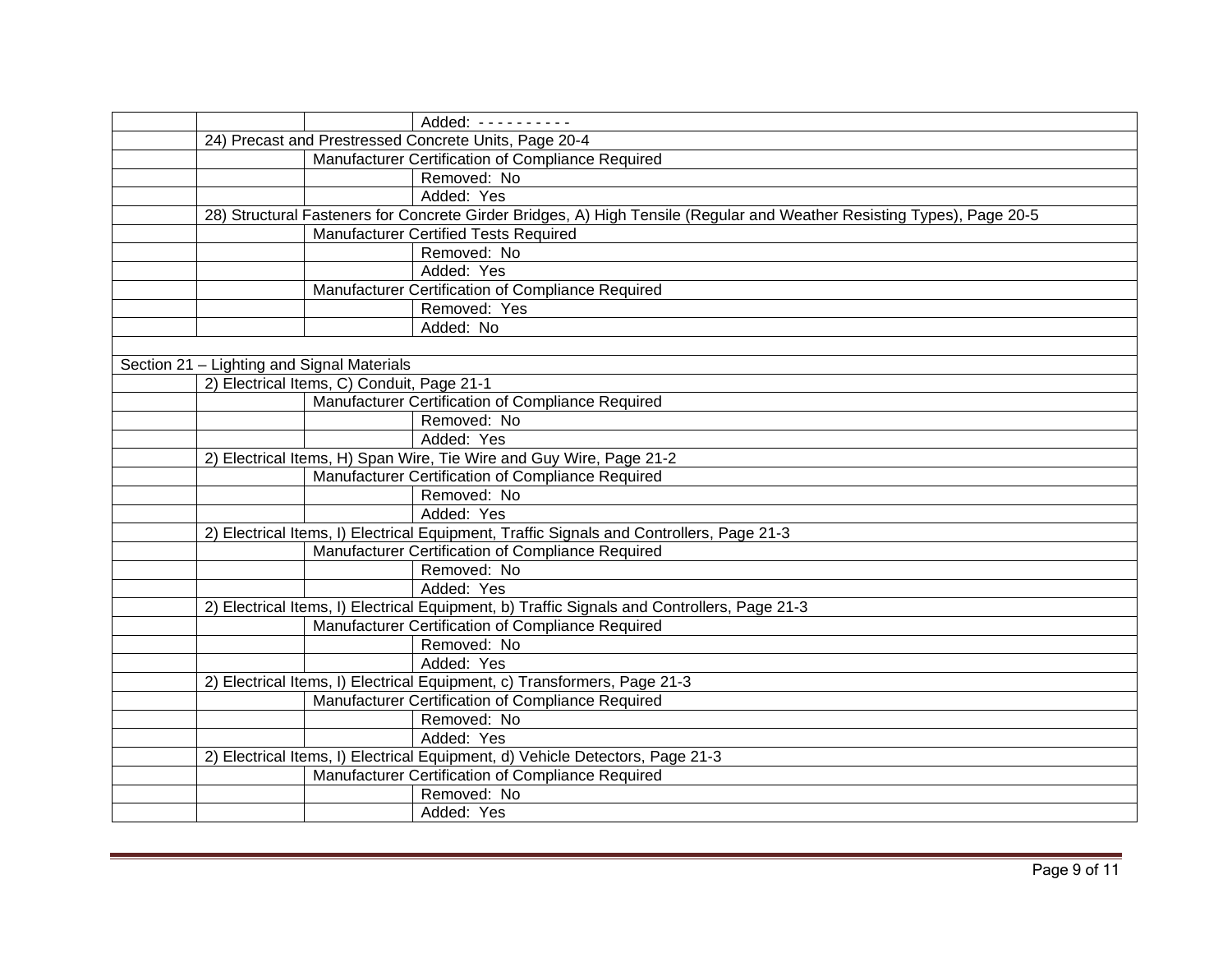| 2) Electrical Items, I) Electrical Equipment, g) Fittings and Hardware, Page 21-3 |  |  |  |
|-----------------------------------------------------------------------------------|--|--|--|
| Manufacturer Certification of Compliance Required                                 |  |  |  |
| Removed: No                                                                       |  |  |  |
| Added: Yes                                                                        |  |  |  |
| 2) Electrical Items, I) Electrical Equipment, h) Pull Boxes, Page 21-3            |  |  |  |
| <b>Approved Products List</b>                                                     |  |  |  |
| Removed: ----------                                                               |  |  |  |
| Added: Yes                                                                        |  |  |  |
| 2) Electrical Items, J) Galvanized Steel Wire, Page 21-3                          |  |  |  |
| Manufacturer Certification of Compliance Required                                 |  |  |  |
| Removed: No                                                                       |  |  |  |
| Added: Yes                                                                        |  |  |  |
|                                                                                   |  |  |  |
| Section 22 - Signing Materials                                                    |  |  |  |
| 1) Bolts, Nuts and Washers, C) Sign Fasteners, Page 22-1                          |  |  |  |
| Manufacturer Certification of Compliance Required                                 |  |  |  |
| Removed: No                                                                       |  |  |  |
| Added: Yes                                                                        |  |  |  |
|                                                                                   |  |  |  |
| Section 23 - Traffic Control                                                      |  |  |  |
| 13) Glass Beads for Permanent Pavement Marking Type Paint, Page 23-2              |  |  |  |
| Sample Required                                                                   |  |  |  |
| Removed: for each color                                                           |  |  |  |
|                                                                                   |  |  |  |
| Section 25 - Miscellaneous Materials                                              |  |  |  |
| 7) Delineators, A) Fasteners, Page 25-1                                           |  |  |  |
| Manufacturer Certification of Compliance Required                                 |  |  |  |
| Removed: No                                                                       |  |  |  |
| Added: Yes                                                                        |  |  |  |
| 11) Pipe, C) Steel, Page 25-1                                                     |  |  |  |
| Manufacturer Certification of Compliance Required                                 |  |  |  |
| Removed: No                                                                       |  |  |  |
| Added: Yes                                                                        |  |  |  |
| 12) Cold-Drawn Steel Wire, Page 25-2                                              |  |  |  |
| Manufacturer Certification of Compliance Required                                 |  |  |  |
| Removed: No                                                                       |  |  |  |
| Added: Yes                                                                        |  |  |  |
|                                                                                   |  |  |  |